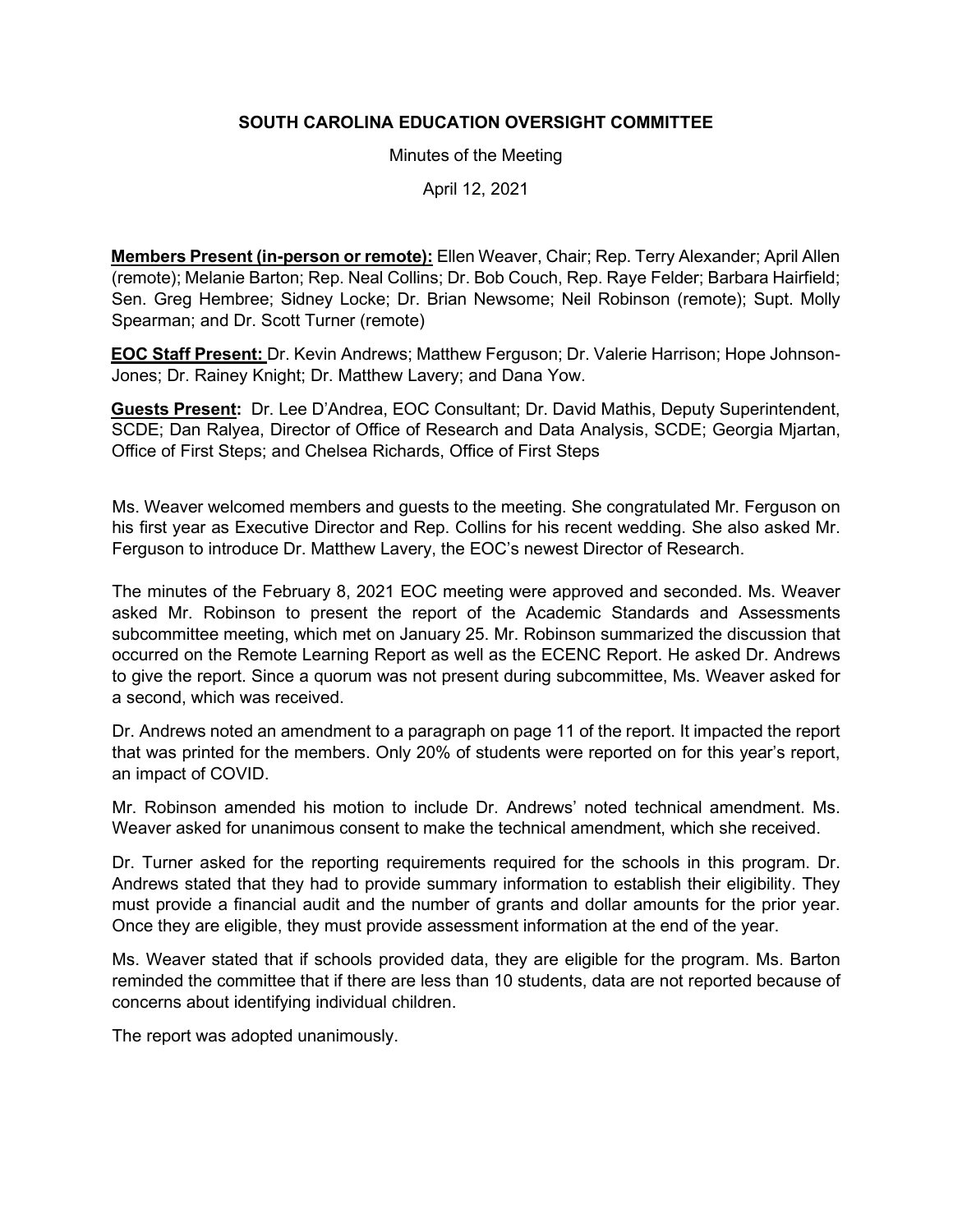Mr. Ferguson then reported on the remote learning report. He first congratulated SC for being ahead of states, requiring assessment of students per Act 142. The report looked at students in 67 districts who were tested using MAP.

Key findings from the report include that less than 3 out of 10 South Carolina students in grades 3 through 8 are projected to meet grade level proficiency in mathematics and ELA/reading. Fallto-winter growth is far below what is expected by normed growth projections in all grades for reading and in all grades except 5 and 8 in mathematics.

For the fall/winter 2020 cohort analysis, while the overall COVID slide has been most dramatic in mathematics, cohort percentile declines in fall-to-winter were most dramatic in reading. Achievement gaps also do not appear to have widened during fall-to-winter 2021. However, vulnerable student populations are likely missing from the sample.

The EOC recommends that we focus on student catch-up growth in addition to annual growth. The primary driver of catch-up growth is increased instructional time and high-quality instruction.

Another recommendation is to consider increased academic offerings and the re-organization and addition of instructional time. It is only after 2-3 years of intensive instruction of more than 200 minutes per day that students in the bottom quartile begin to cross the threshold of performance at the 50<sup>th</sup> percentile. We can't continue to do what we are doing and expect different results.

Finally, the third recommendation emphasizes acceleration rather than remediation. Remediation does not work for many students. There are many ways to do this, and school districts will have flexibility in implementation.

Sen. Hembree asked about vulnerable populations missing from the sample – is there any opportunity we will have to catch these students up? Students will be tested this year, but the concern is with the 95% requirement being waived will impact these vulnerable students.

Rep. Collins then asked if it was fair to say that the COVID slide means that five percent of our student populations became non-proficient. Mr. Ferguson stated that these are projections so the data he is asking for isn't in the charts presented; we can answer this question when we have summative data later this year. Rep. Collins stated that we needed to know who these kids are.

Rep. Alexander wanted to know if he heard that we were comparing vulnerable student groups. Mr. Ferguson stated that we wouldn't have that until we had census testing. We don't know how many students will opt out and the data will not be as comprehensive. Rep. Alexander asked what we will be done about African American students in largely rural areas; we will have to do something to reboot the system. Mr. Ferguson said we will have to double down on instruction for students who are far behind, especially in reading and writing over the next two to three years. He stated that we need to look at school calendars differently – look at summer instruction and even year-round instruction that focuses on intervention and teaching essential standards with scaffolding. We need more time with quality resources and with quality teachers.

Rep. Felder asked where the other students not reflected in data from 67 districts were. Mr. Ferguson stated that we did not focus our research on assessments other than MAP. Rep. Felder asked if we were able to identify if assessments were tested in-person or remotely. Mr. Ferguson stated that we did receive data about the environment students were tested in, but that may not have been the same environment instruction was delivered in. We weren't comfortable inferring that students assessed remotely also received instruction remotely.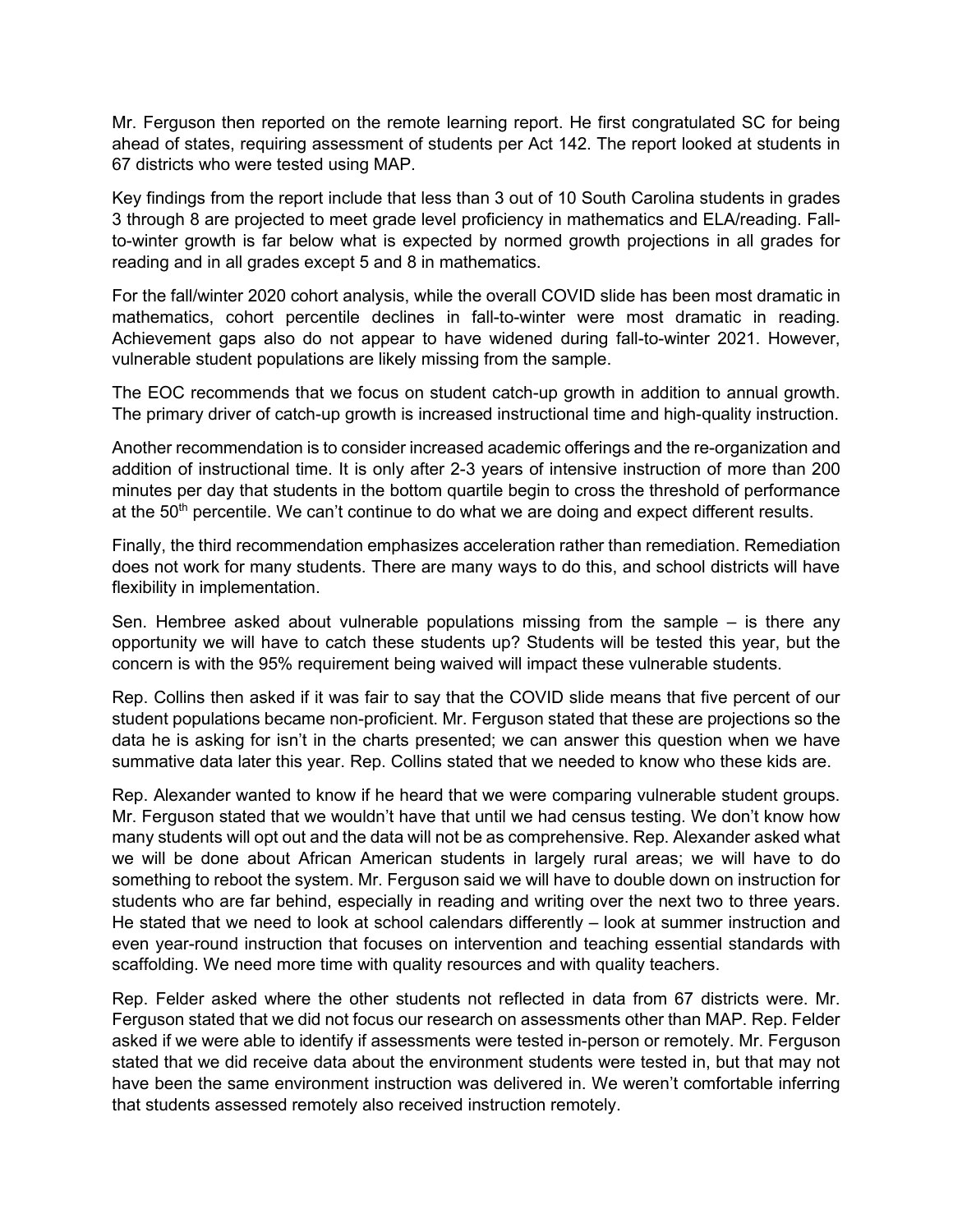Supt. Spearman stated that she would touch on some of this in her presentation although she pointed to nuances in the data that are important to point out.

Rep. Felder said that it appears that students need 20 minutes of ELA plus math, so we must come up with a better way to deliver instruction.

Supt. Spearman then provided an update. She stated that 72 districts are currently offering full 5 day face-to-face instruction for all students. Currently, 1164 schools are delivering instruction face-to-face; 96 are hybrid (2-4 days), and 1 school is all virtual. She discussed academic recovery and summer learning plans for school districts.

The SCDE has developed a roadmap document to assist school and district leaders with implementing data-based problem solving and choosing effective strategies and interventions that fit students' needs. The roadmap includes effective leadership; complete data system; excellent core instruction; targeted interventions; and district key supports.

In the academic recovery plans, districts will outline goals and strategies to accelerate learning for students in: Tier 1: Mild Remediation; Tier 2: Moderate Remediation; and Tier 3: Significant Remediation.

The work with the SCDE is doing with Education Analytics includes converting interim assessments to a common SC READY scale; using historical summative assessments and interims to predict scores if COVID had not occurred; measuring the gap between current interim scores and projecting interim scores to determine achievement gaps. The SCDE has developed an Academic Recovery Plan Template based on common data set and evidence-based practice expectations.

Dr. David Mathis and Dan Ralyea added to Supt. Spearman's update, stressing the need to implement recovery plans with fidelity. School districts will have a multi-year plan which will have to be evaluated.

Supt. Spearman stated that she was alarmed at the lack of growth coupled with some of the interventions being implemented. The science of reading is an important topic as is the LTRS training that literacy coaches are currently undergoing. The SCDE is purchasing curriculum for some school districts. Teachers don't have the tools they need currently. Ms. Spearman stated that with the federal money the SCDE has received, they have been able to purchase critical tools like the Learning Management System (LMS) and the Learning Object Repository (LOR).

Mr. Ralyea discussed the Rally tool that he stated started out as a tool for teachers. The tool now also includes social emotional supports designed to be delivered at the classroom level. Based on data from EA, incorporated into Rally, students are 2.4 months of ELA learning and 2.5 months in math learning behind where they would have been without COIVD school closures. A reasonable estimate for recovery is two to three years.

Dr. Couch stated that all students don't need the full course. How can we speed up aspects of recovery for students who are behind in addition to all students? Supt. Spearman stated that it is important for teachers to know how to differentiate instruction. It is important to also make school fun and engaging for students. Dr. Mathis stressed that it is important to focus on the quality of instructional time.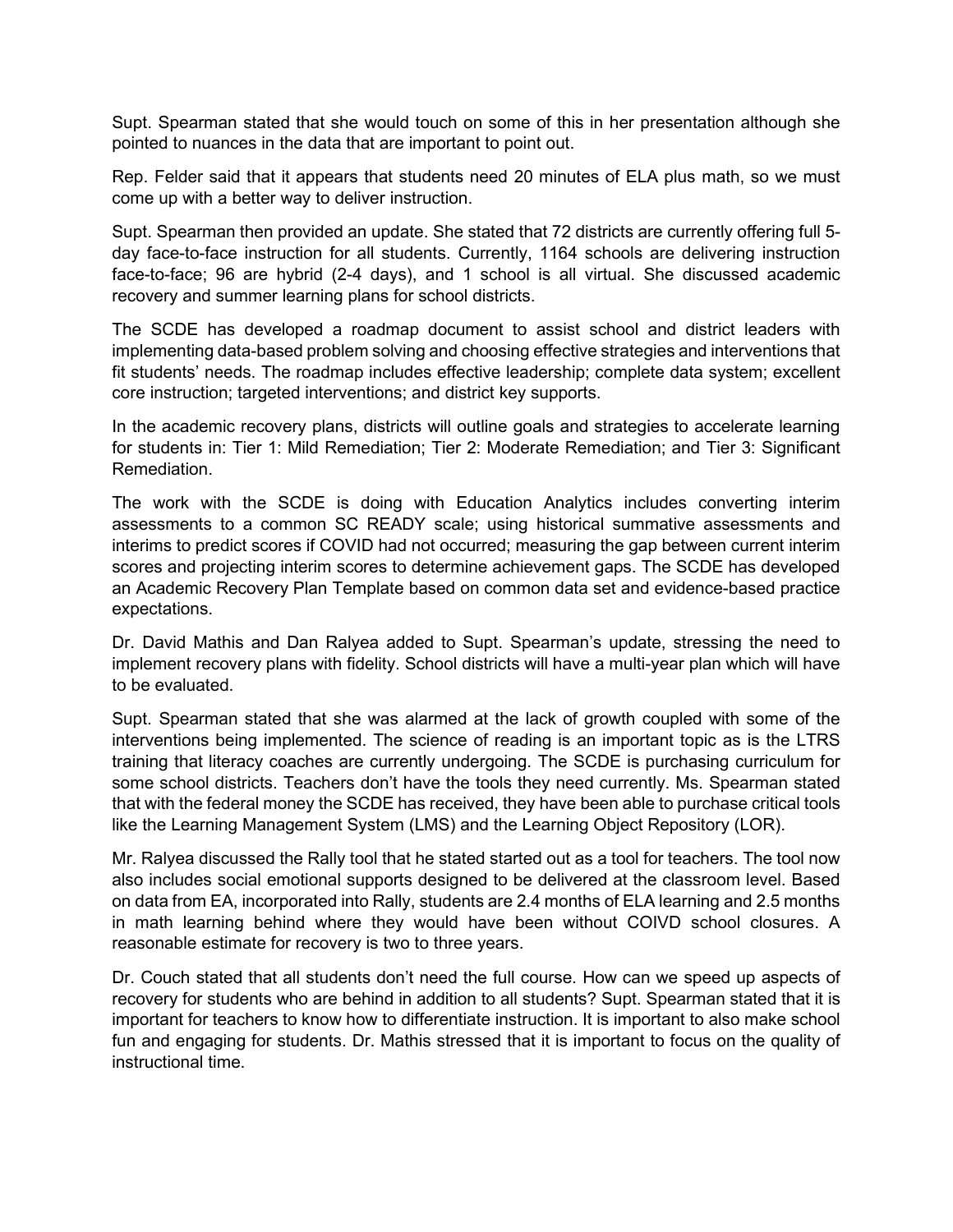Dr. Mathis said that engagement of parents is also important. We need to focus on building capacity in parents to help children at home. That is part of the plan with Waterford/Upstart. The LTRS training is also key for districts. Do teachers have the skill set to figure out a plan for kids? The transition from  $4<sup>th</sup>$  to  $5<sup>th</sup>$  grade in math is a key benchmark, according to Dr. Mathis.

Ms. Hairfield asked if teachers could see specific skills students are behind in with the Rally too. Mr. Ralyea stated that the display vehicle on the Rally tool uses a common platform, and that teachers should be able to see these data.

Ms. Weaver asked if all districts are participating. Mr. Ralyea said that not all districts have chosen to give teachers availability. Some districts have chosen to use other tools.

Rep. Alexander stated that we know that all districts are not all equipped in terms of capacity and delivery. He asked about the considerations for these districts. Dr. Mathis stated that they are doing audits in schools and they are hiring their reading coaches.

Supt. Spearman stated that they would be glad to come back and give a report on ESSER funding. Some of the pots of money include facility upgrades. She stated they are seeing how best to leverage these funds since this is an area that needs to be addressed in districts that lack an adequate tax base.

Rep. Alexander asked if a child does not have what they need by  $3<sup>rd</sup>$  grade, what can be done? Dr. Mathis stated that there are examples of children overcoming learning loss after  $3<sup>rd</sup>$  grade, but they are rare. We need strong strategies to help all children.

Ms. Hairfield stated that we need to assess children before 3<sup>rd</sup> grade, and that early childhood is the foundation for learning.

Ms. Barton asked if districts were identifying children in the intervention tiers. She also asked if SCDE is reading the plans and giving feedback. Dr. Mathis stated that they are partnering with Education Elements to determine which plans were the most promising.

Rep. Collins stated that this is frustrating since we need to have some sort of oversight over these plans districts are producing. Dr. Mathis stated that he believes that we will have models and exemplars after this process is over.

Ms. Weaver than called up Dr. Lee D'Andrea to deliver the final report of the eLearning Pilot Project. The findings from Year 1, 2018-19 were

- Components of participating districts included existing, well-embedded technology landscape, including a Learning Management System, instructional technology integration, teacher professional development, and 1:1 device distribution.
- Participating school districts reported that at least two years is necessary to lay the foundation for successful implementation.
- eLearning is a viable option for instruction on days when inclement weather or other natural disasters prevent school attendance; even make-up days can be eLearning days

Year 2, school year 2019-20, included the following findings:

• District leadership and organization structure were critical to overall success.